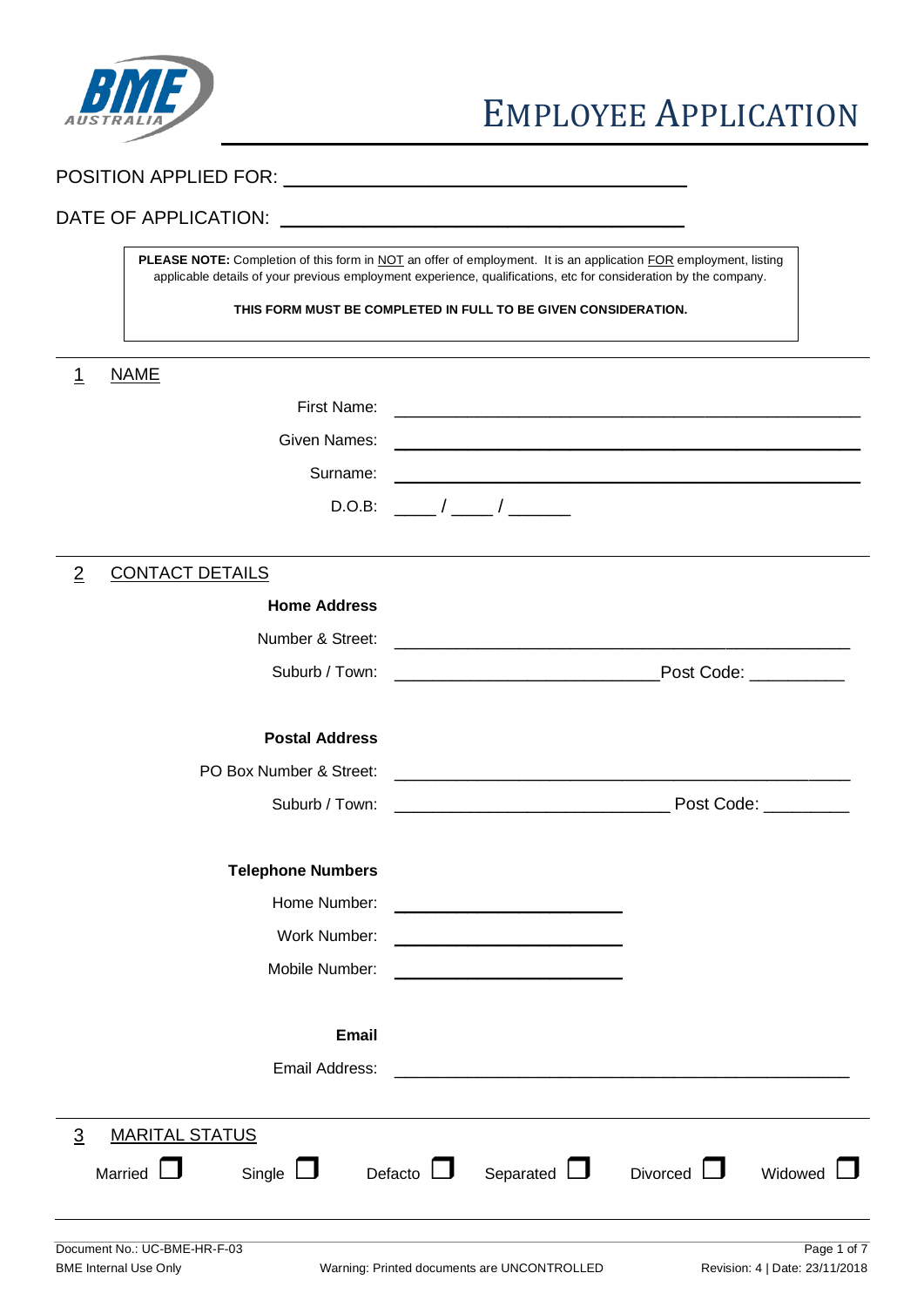

# 4 LICENCE DETAILS

| Licence Number: |                           |
|-----------------|---------------------------|
| Place of Issue: |                           |
|                 | Expiry Date: $\qquad$ / / |
| Classification: |                           |

# 5 MEDICAL

|                          |                                                                                                                                          | <b>YES</b> | <b>NO</b> |
|--------------------------|------------------------------------------------------------------------------------------------------------------------------------------|------------|-----------|
| а                        | Have you suffered from any skin disease?                                                                                                 |            |           |
| $\underline{b}$          | Do you suffer from asthma or other respiratory problem?                                                                                  |            |           |
| <u>c</u>                 | Is your eyesight normal?                                                                                                                 |            |           |
| $\underline{\mathsf{d}}$ | Is your hearing normal?                                                                                                                  |            |           |
| е                        | Do you suffer from any heart or circulatory problems?                                                                                    |            |           |
| f                        | Have you ever suffered from back problems?                                                                                               |            |           |
| g                        | Have you any physical disabilities?                                                                                                      |            |           |
| <u>h</u>                 | Do you have any medical or physical condition that prevents you from<br>wearing or using approved personal safety equipment?             |            |           |
|                          | Do you have any medical or physical restrictions or objections to working<br>at heights, as and when required?                           |            |           |
|                          | Do you have any medical or physical restrictions that may prevent you<br>from working on or operating mechanical plant and/or equipment? |            |           |
| <u>k</u>                 | Have you been immunized against Tetanus?                                                                                                 |            |           |
|                          | Date of last immunisation:                                                                                                               |            |           |
| Ţ                        | Are you currently taking any medications?                                                                                                |            |           |
|                          | If yes, please give details:                                                                                                             |            |           |
|                          |                                                                                                                                          |            |           |
|                          |                                                                                                                                          |            |           |
| m                        | Do you have any allergies?                                                                                                               |            |           |
|                          | If yes, please give details:                                                                                                             |            |           |
|                          |                                                                                                                                          |            |           |
|                          |                                                                                                                                          |            |           |
| $\underline{n}$          | What is your blood group?                                                                                                                |            |           |
|                          |                                                                                                                                          |            |           |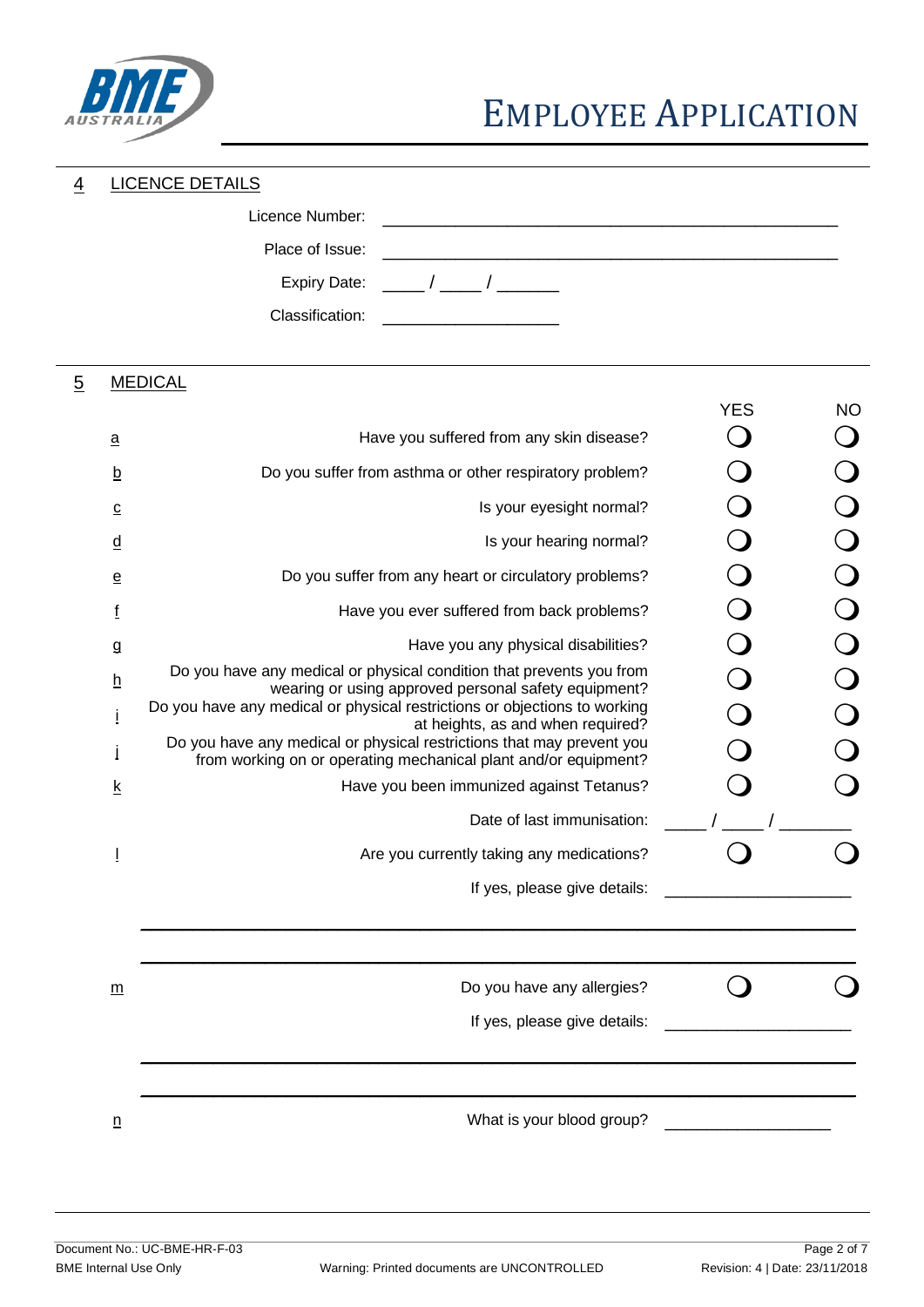

# EMPLOYEE APPLICATION

| 6              | <b>RESIDENTIAL STATUS</b>                                                             |                                                              |                                  |                |             |
|----------------|---------------------------------------------------------------------------------------|--------------------------------------------------------------|----------------------------------|----------------|-------------|
|                |                                                                                       |                                                              | Are you an Australian Citizen?   | <b>YES</b>     | <b>NO</b>   |
|                |                                                                                       |                                                              | If not, Do you have a Work Visa? |                |             |
|                |                                                                                       | Please specify the expiry date of your Work Visa:            |                                  |                |             |
|                |                                                                                       | (Please attach a copy of your Work Visa to this Application) |                                  |                |             |
|                |                                                                                       |                                                              |                                  |                |             |
| $\overline{7}$ | <b>EDUCATION</b>                                                                      |                                                              |                                  |                |             |
|                | Name of Institution                                                                   | <b>Years Attended</b>                                        |                                  | Level Achieved |             |
|                |                                                                                       | From                                                         | To                               |                |             |
|                |                                                                                       |                                                              |                                  |                |             |
|                |                                                                                       |                                                              |                                  |                |             |
| <u>8</u>       | <b>QUALIFICATIONS</b>                                                                 |                                                              |                                  |                |             |
|                |                                                                                       |                                                              | Do you have any Qualifications?  | <b>YES</b>     | <b>NO</b>   |
|                | (e.g. Trade Certificates, University Degree, TAFE diploma or certificate)             |                                                              |                                  |                |             |
|                |                                                                                       | If yes, please provide details below:-                       |                                  |                |             |
|                | Name of Institution                                                                   | <b>Years Attended</b>                                        |                                  | Level Achieved |             |
|                |                                                                                       | From                                                         | To                               |                |             |
|                |                                                                                       |                                                              |                                  |                |             |
|                |                                                                                       |                                                              |                                  |                |             |
|                |                                                                                       |                                                              |                                  |                |             |
| 9              | APPRENTICESHIP / TRAINEESHIP                                                          |                                                              |                                  |                |             |
|                |                                                                                       |                                                              |                                  | <b>YES</b>     | <b>NO</b>   |
|                |                                                                                       | Do you have your Apprenticeship or Traineeship Papers?       |                                  |                |             |
|                |                                                                                       | In what trade or traineeship are you committed to?           |                                  |                |             |
|                | What was the name of the Employer where you served your Apprenticeship / Traineeship? |                                                              |                                  |                |             |
|                | Name:-                                                                                |                                                              |                                  |                |             |
|                | Address:-                                                                             |                                                              |                                  |                |             |
|                | Phone Number:-                                                                        |                                                              |                                  |                |             |
|                | Email:-                                                                               |                                                              |                                  |                |             |
|                |                                                                                       |                                                              |                                  |                |             |
|                | Document No.: UC-BME-HR-F-03                                                          |                                                              |                                  |                | Page 3 of 7 |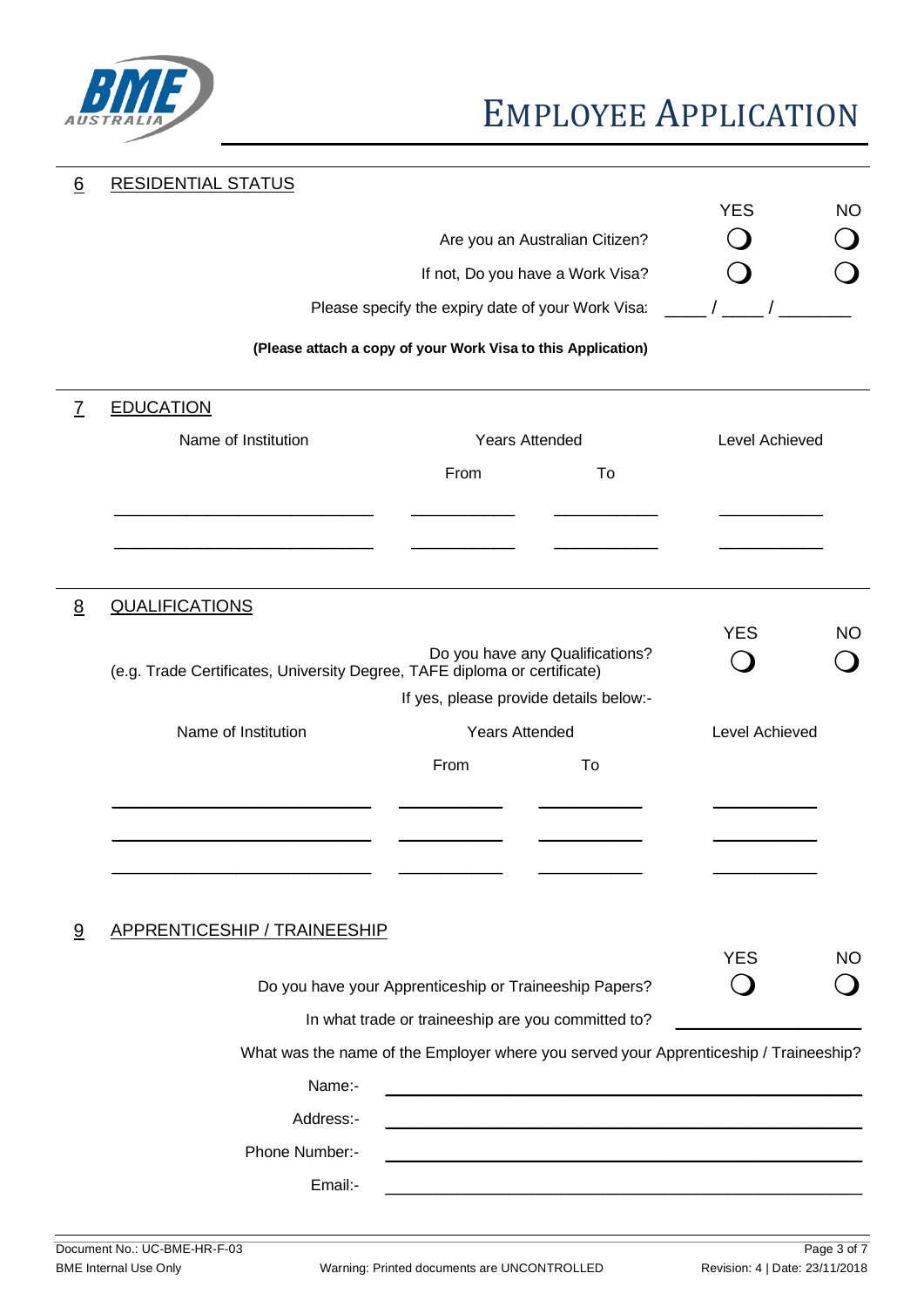

# 10 EMPLOYMENT HISTORY

BME requires accurate employment history so we are able to supply our customers with suitably qualified & experienced employees. **(Please fill in details below, with a minimum of 5 years work history OR attach your resume to this application)**

| <b>CURRENT OR MOST RECENT EMPLOYER</b> |                                                                                                                                            |  |  |
|----------------------------------------|--------------------------------------------------------------------------------------------------------------------------------------------|--|--|
|                                        | Period Employed: From ____/ ____/ _______ To ____/ ____/ _______                                                                           |  |  |
| Company Name:                          | <u> 1989 - Johann John Stone, meilich aus der Stone († 1908)</u>                                                                           |  |  |
| Address:                               |                                                                                                                                            |  |  |
| Phone Number:                          | Email:<br><u> 1990 - Johann Barn, mars ann an t-</u><br><u> 1989 - Johann John Stone, mars et al. (</u>                                    |  |  |
| Position Held:                         | <u> 1989 - Johann John Stone, mars eta bernaren 1989 - Johann Stone, marraren 1989 - Johann Stone, marraren 1980</u>                       |  |  |
| Duties:                                | <u> 1999 - Johann John Stone, Amerikaansk politiker (* 1908)</u>                                                                           |  |  |
| Reason for Leaving:                    |                                                                                                                                            |  |  |
|                                        |                                                                                                                                            |  |  |
| PREVIOUS EMPLOYER                      |                                                                                                                                            |  |  |
|                                        | Period Employed: From ____ / ____ / _______ To ____ / _____ / _______                                                                      |  |  |
| Company Name:                          | <u> 1989 - Johann John Stone, mars eta berriaren 1980an eta industrial eta erroman erroman erroman erroman erroma</u>                      |  |  |
| Address:                               | <u> 1980 - Johann John Stone, markin film yn y brenin y brenin y brenin y brenin y brenin y brenin y brenin y br</u>                       |  |  |
| Phone Number:                          | Phone<br><u> 1980 - Andrea Station, professor et al. (</u><br>Number:                                                                      |  |  |
| Position Held:                         |                                                                                                                                            |  |  |
| Duties:                                | <u> 1989 - Johann Barn, mars ann an t-Amhain ann an t-Amhain an t-Amhain an t-Amhain an t-Amhain an t-Amhain an t-</u>                     |  |  |
| Reason for Leaving:                    |                                                                                                                                            |  |  |
|                                        |                                                                                                                                            |  |  |
| PREVIOUS EMPLOYER                      |                                                                                                                                            |  |  |
|                                        | Period Employed: From $\frac{\mu}{\sigma}$ / $\frac{\mu}{\sigma}$ / $\frac{\mu}{\sigma}$<br>To $\frac{1}{\sqrt{2}}$ , $\frac{1}{\sqrt{2}}$ |  |  |
| Company Name:                          |                                                                                                                                            |  |  |
| Address:                               |                                                                                                                                            |  |  |
| Phone Number:                          | Email:<br><u> 1990 - Johann Barn, mars ann an t-</u>                                                                                       |  |  |
| Position Held:                         |                                                                                                                                            |  |  |
| Duties:                                |                                                                                                                                            |  |  |
| Reason for Leaving:                    |                                                                                                                                            |  |  |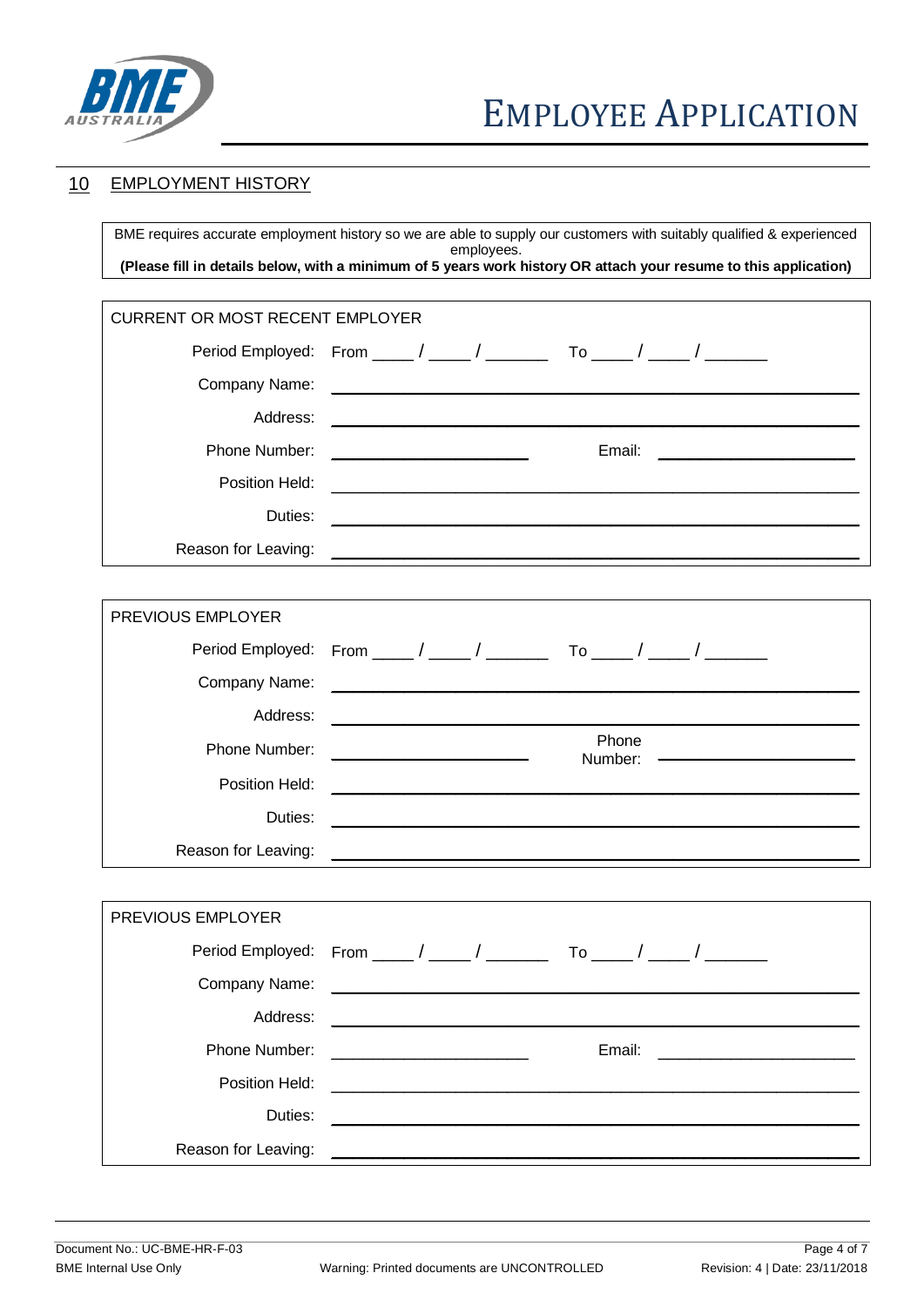

# EMPLOYEE APPLICATION

## 11 WORK RELATED REFERENCES

(Please supply 3 referees)

| $\ddot{\mathbf{r}}$ . There is explicitly the contract of $\ddot{\mathbf{r}}$<br><b>Name</b> | <b>Position</b> | Employer | <b>Phone No</b> | <b>Relationship?</b> |  |
|----------------------------------------------------------------------------------------------|-----------------|----------|-----------------|----------------------|--|
|                                                                                              |                 |          |                 | Co-worker?           |  |
|                                                                                              |                 |          |                 | Supervisor?          |  |
|                                                                                              |                 |          |                 | Other?               |  |
|                                                                                              |                 |          |                 |                      |  |
|                                                                                              |                 |          |                 | Co-worker?           |  |
|                                                                                              |                 |          |                 | Supervisor?          |  |
|                                                                                              |                 |          |                 | Other?               |  |
|                                                                                              |                 |          |                 |                      |  |
|                                                                                              |                 |          |                 | Co-worker?           |  |
|                                                                                              |                 |          |                 | Supervisor?          |  |
|                                                                                              |                 |          |                 | Other?               |  |

## 12 SUPPORTING DOCUMENTATION

(Please provide copies of the following documents, where applicable)

- Proof of Licences and Certificates held
- Trade Papers
- Drivers Licence
- Apprenticeship and / or Traineeship Papers
- Superannuation Card
- Any References
- Your Resume

# 13 SAFETY

| Do you have a current First Aid Certificate?          | <b>YES</b> | <b>NO</b> |
|-------------------------------------------------------|------------|-----------|
| Date of Expiry                                        |            |           |
| Are you prepared to be trained in a First Aid Course? |            |           |
| Do you have any Safety Training Accreditation?        |            |           |
| If yes, please list details:-                         |            |           |

 $\_$  , and the set of the set of the set of the set of the set of the set of the set of the set of the set of the set of the set of the set of the set of the set of the set of the set of the set of the set of the set of th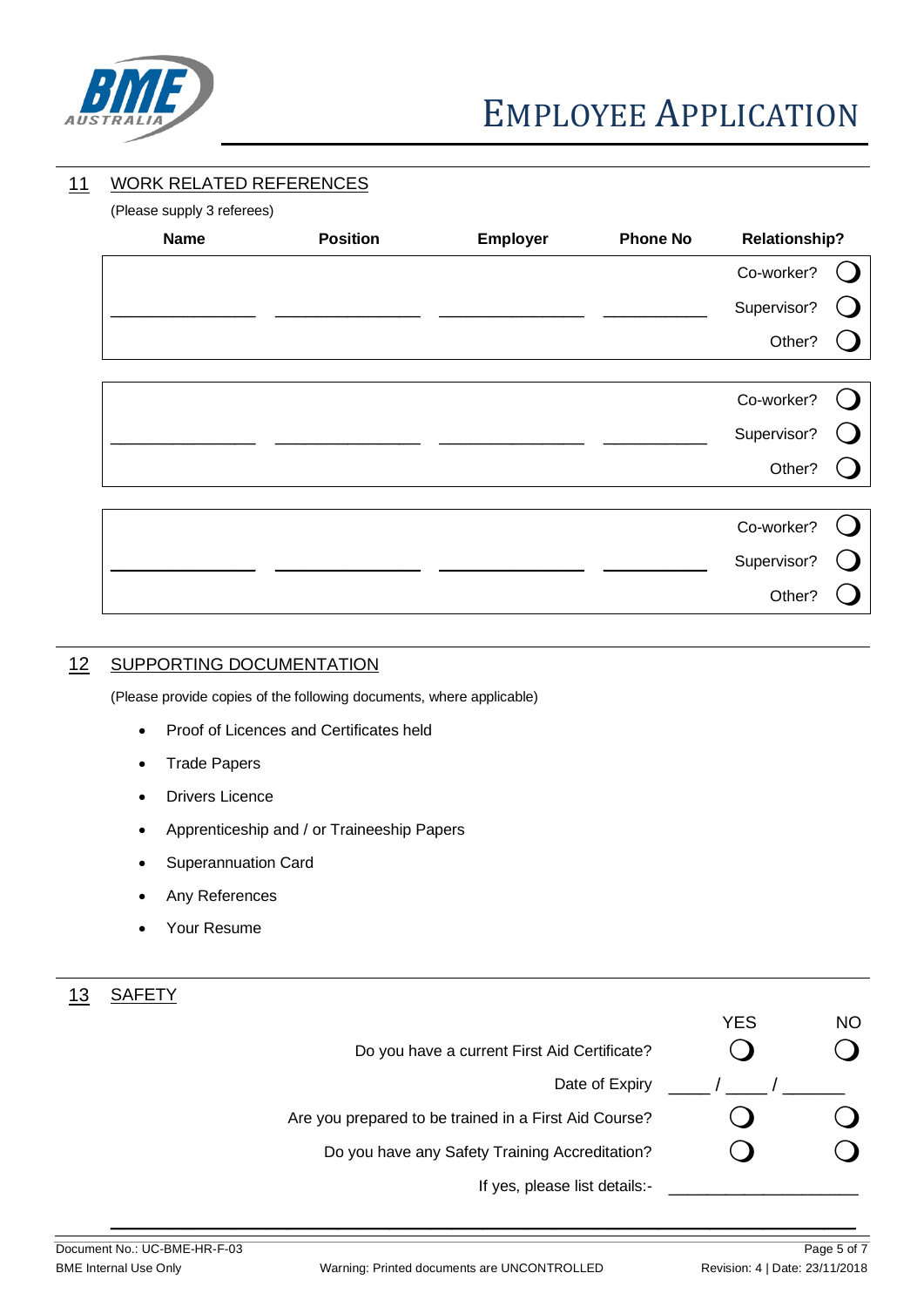

## 14 OCCUPATIONAL REQUIREMENTS

If successful in gaining employment with BME Australia, the type of work you will be doing may vary and listed below are some of the conditions you may be required to work in and some of the physical tasks you may be required to perform

#### WORK ENVIRONMENT

- 
- 
- 
- 
- Fumes related to Welding, Cutting etc

#### PHYSICAL TASKS

- Lifting up to 30kg waist to eye level, floor to Litting up to soky waist to eye lever, hoor to **example absolute** Repeatedly crouching & kneeling waist to waist
- 
- Pushing & pulling equipment or materials Completing tasks in awkward positions
- Walking Uneven ground, varying gradients validing – Uneverligiburia, varying gradients **•** Using a range of tools, shovels, brooms etc and flat ground
- 
- Wearing of personal protective equipment, including steel cap boots, hard hats, eye protection & long clothing
- High and Low Temperatures Rain and / or windy conditions
- Humid Conditions Norking directly in sunlight
- Confined Spaces Loud noise levels
- Working at Heights  **Dust / Particles in the air** 
	-
- Carrying up to 30kg Stair & ladder climbing
	-
	-
- Periods of Standing  **Repeatedly bending & twisting**

Please provide details of any previous or current injuries, illnesses, disabilities or conditions of which you are aware that may affect your ability to carry out the full requirements for the position with BME Australia including performing work in the conditions or the physical tasks outlined previously. By doing this it enables us to comply with our Workplace Health & Safety policy and determine whether or not the applicant can safely perform their duties as required.

 $\_$  , and the set of the set of the set of the set of the set of the set of the set of the set of the set of the set of the set of the set of the set of the set of the set of the set of the set of the set of the set of th

 $\_$  , and the set of the set of the set of the set of the set of the set of the set of the set of the set of the set of the set of the set of the set of the set of the set of the set of the set of the set of the set of th

 $\_$  , and the set of the set of the set of the set of the set of the set of the set of the set of the set of the set of the set of the set of the set of the set of the set of the set of the set of the set of the set of th

 $\_$  , and the set of the set of the set of the set of the set of the set of the set of the set of the set of the set of the set of the set of the set of the set of the set of the set of the set of the set of the set of th